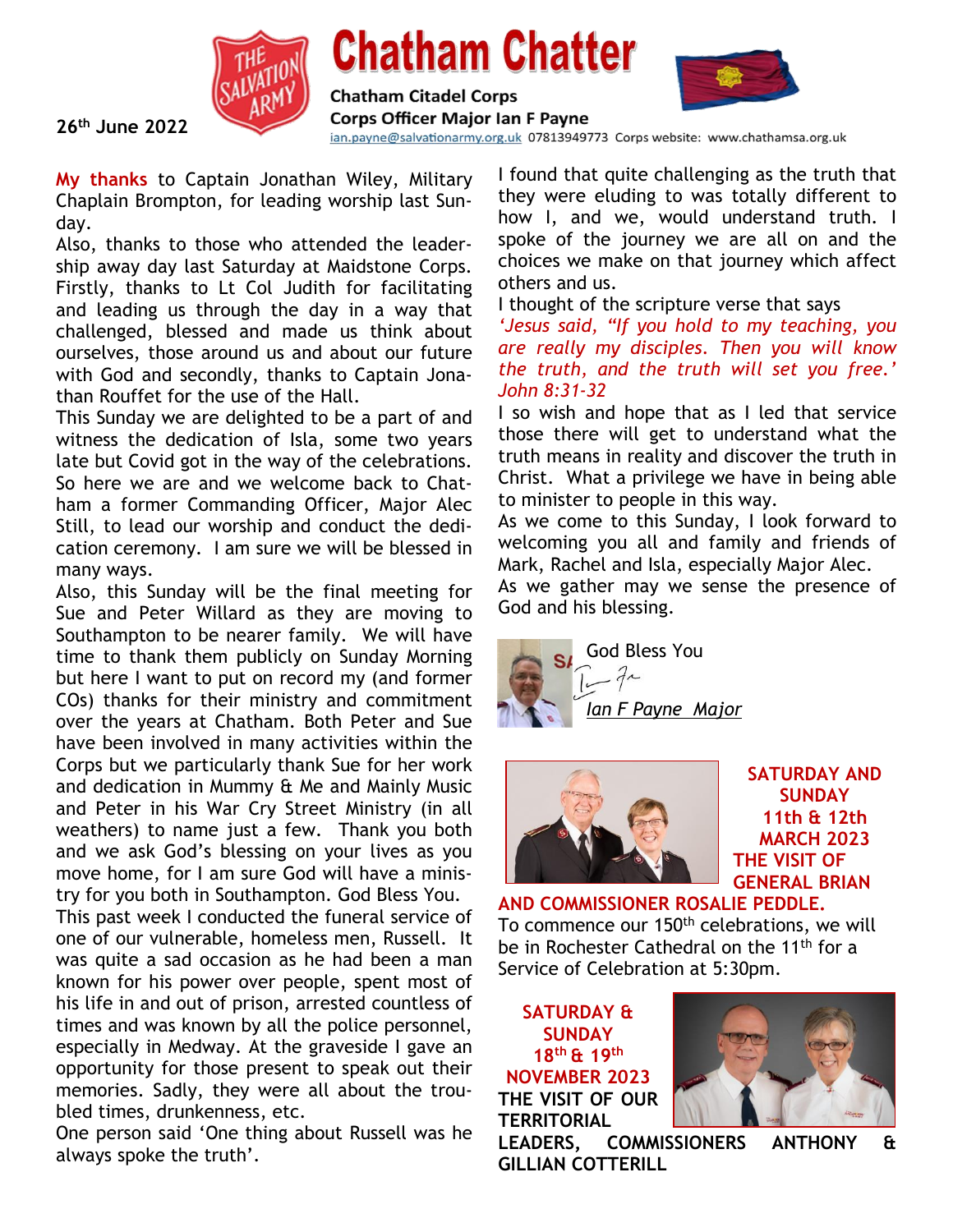#### **SUNDAY 17th JULY LIVE STREAM CONGRESS 10am COFFEE 10:30 LIVE STREAM**

**'TOGETHER 2020'** Territorial Congress in Birmingham – If you can't be there in person, we hope you will join via livestream on **Sunday 17 July to watch the Commissioning** of the Messengers of Reconciliation (10:30am) and Territorial Celebration meeting (3pm) on Youtube. Use this QR code to open the link to

youtube



We will be streaming the Sunday meeting live at the Hall starting with coffee -10am

#### **PRAYER REMINDERS**



Please pray this prayer:

*Father God, I pray that today you will inspire us and fill each of us with your joy and peace*

*that as we worship in fellowship we will be power of your Holy Spirit, in the name of your Son, Jesus Christ. Amen.*

- **-** Pray for Rachel and Mark as they make the parental promises in the dedication of Isla.
- **-** Pray for Sue and Peter as they have been guided to make this big move to the Southampton area, that they will continue to feel God's hand upon them.
- **-** Pray for the homeless people in this area and for those suffering from addictions that somehow they will be guided to seek the Lord and know His loving presence.
- **-** Pray for those suffering from Covid symptoms and others who are suffering from other chronic long term health problems.
- **-** Pray for peace in Ukraine and other wartorn countries. Pray for the Salvation Army

in Ukraine that their members will be kept safe as they provide help to those who need it.

- **-** Pray for those who are struggling with financial problems in these times of increased costs of food and fuel.
- **-** Pray for all those who need our prayers in a special way: the lonely, the bereft, the anxious, the lost.
- **-** Pray for the SA Cadets who are preparing for their commissioning on 17 July.

*Please let Jean know of any urgent prayer requests for the supportive prayers of the Prayer Chain. Email her on jeanm1938@gmail.com or text on 07787718273. If you would like to be a part of the Prayer Chain, please let Jean know.*

#### **FROM DHQ YOUTH OPPORTUNITY**



The South East Division have created an exciting opportunity for **Divisional Youth Development Workers** to join our DHQ team working along-

side you to help develop youth work in your Corps. Please use QR code for details: Closing date is 28th June.

#### **THE SUMMER SCHOOL 2022 APPLICATION**  <https://forms.gle/87hjPrm3RL3CCzy67>

Summer School 22 is at Kingswood in Ashford, Kent. All those aged between 12-21 can apply. There will also be a Young Leaders' stream for those aged 18+. Grants are available. For more details contact Anita 07341864278

#### **BAGS OF HOPE YOUR HELP NEEDED**

We are requesting donations of **Packets of Cereals, Jam, Nappies (not newborn), Packet Soups, Sugar, Crisps, tinned custard.**

Please drop them in the basket in the foyer. THANK YOU or let Trevor know.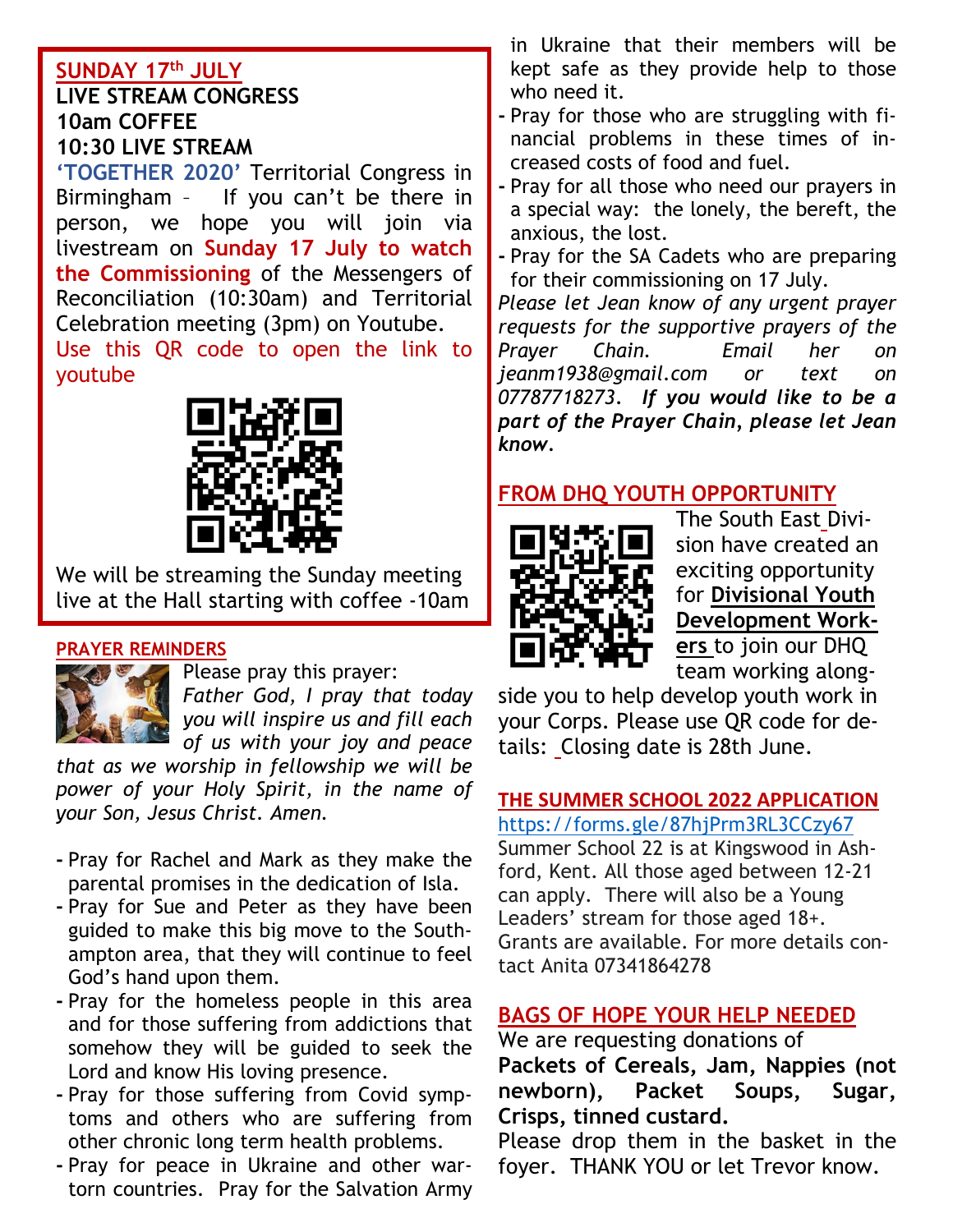#### **SA PAPERS**

A huge **THANK YOU** to Joan West, who for a number of years has carried out the role of dealing with the weekly SA papers – a job in the background, making sure you got your papers each week. Joan, thank you for your service in this way.

From July 1st Gill will be organising the weekly papers and a monthly invoice will be emailed to those that do not pay annually, giving details of how to pay by bank transfer which is preferred. You can still pay by cash/cheque and hand into the Office for Gill to administrate.

#### **DIVISIONAL - FRESH EXPRESSIONS HUB**

The South East Division is hosting the first Fresh Expressions Hub Day scheduled for Saturday 2nd July at Bognor Regis Salvation Army. This is for all those who want to explore fresh ways of ministry within The Salvation Army. There is a poster with the details at the end of the Chatter.

#### **MEDWAY 'WALK FOR PEACE DAY'**

Saturday 2<sup>nd</sup> July Starting at 12:30pm.

'Walk for Peace Medway' is an annual event with different themes, organised by Medway Inter Faith Action (MIFA), to promote the principal need for Peace and Unity amongst people of different cultures, race, faiths and none. We will walk together from the Naval War Memorial in Chatham after a Peace Service presented by the representatives of many faiths and none. Then proceed as the map shows (Additional Attachment to the email) MIFA are inviting the local charities, places of worship, community groups, schools, residents and like-minded peo-

ple to participate in the event.

#### **PRAYING FOR OUR ARMY WORLD Indonesia Territory**



**Territorial leaders: Colonels Yusak and Widiawati Tampai Prayer requests:**

1. We thank God for answering our prayers towards challenges in performing our ministries

in the territory

2. Pray for the visit of the International Secretary and ZPWM for SPEA, Commissioners Wayne and Robyn Maxwell in August 2022; including the activities that will take place while they are in Indonesia

3. Pray for the changes in the Education and Training for the Cadets which will begin in the middle of this year. The second year Cadets will undergo a year of practice outside the Training College. Hoping the changes bring a good impact on the Cadets during their education and training period

4. Pray for the Principal of the Training College, the Staff and Officers, who will accept the Cadets in practice since they are very influential in supervising and responsible for preparing the Cadets to become Officers

5. Pray for the development of the Salvation Army ministries in Eastern Indonesia

6. Pray for the Officers and Salvationists to continue echoing the importance of living in holiness and being able to apply it in the ministry and family.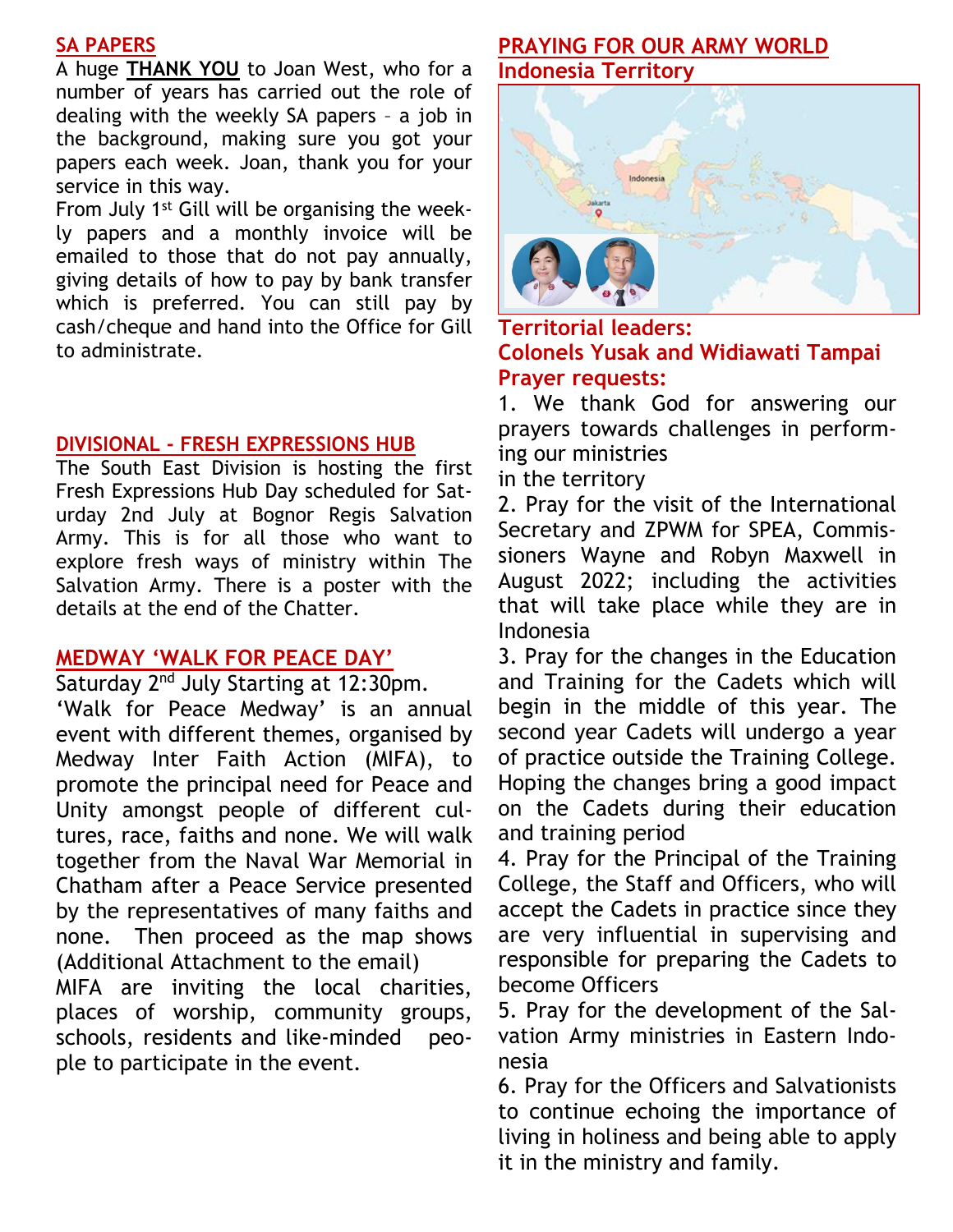#### **THE PERSECUTED CHURCH**

**Here is this week's article explaining and giving information on the subject.**

#### **Qatar World Watch ranking: 18**



#### **Leader**

Sheikh Tamim bin Hamad al-Thani **Main threats**

- Islamic oppression
- Clan oppression

#### **How many Christians are there in Qatar?**

Of Qatar's population of 2.8 million, about 372,000 people are Christian – including many migrant workers.

**How are Christians persecuted in Qatar?** The level of persecution you face as a Christian in Qatar depends largely on whether you are Qatari or not. Most of the Christians in Qatar are migrant workers from other countries: these believers face pressure and discrimination, and their churches are often heavily monitored by the government, but they are freer to worship.

It's a different story for indigenous believers. Life is much more difficult for them. A new believer is likely to face extreme pressure from their Muslim family

and community, if their Christian faith is discovered. Christian women and girls are particularly vulnerable to having their freedoms severely curtailed by the Muslim families – including house arrest without access to outside communication.

Qatar doesn't officially recognise conversion from Islam, which causes loss of status and legal difficulties concerning property and child custody. Similarly, a Christian from a Muslim background isn't permitted to marry a non-Muslim. **Meet 'Pastor Samuel'**

#### **"We are limited in evangelising too openly. But nobody can stop us from talking to our fellow workers and witnessing to them in our everyday lives."PASTOR SAMUEL, A MIGRANT WORKER IN QATAR**

**What's life like for Christians in Qatar?** Pastor Samuel\* is a migrant worker in Qatar. He can worship as a Christian – but his underground work is forbidden: telling Qataris about Jesus.

Pastor Samuel also secretly encourages other foreign Christians to share the gospel. One evening, one of the seven men he's discipling says that he is fearful of doing so – understandably. Pastor Samuel responds: "Fear is always reminding me of the strength there is in the Word of God. Real courage is to totally depend on Him."

Pastor Samuel recognises that Christians can have a hard time witnessing in Qatar. "In this Muslim country, we are limited in evangelising too openly. But nobody can stop us from talking to our fellow workers and witnessing to them in our everyday lives. Every day God gives us opportunities to show His love to others.

"Many of those we've encountered in Qatar testified that they came to the country for the opportunity to earn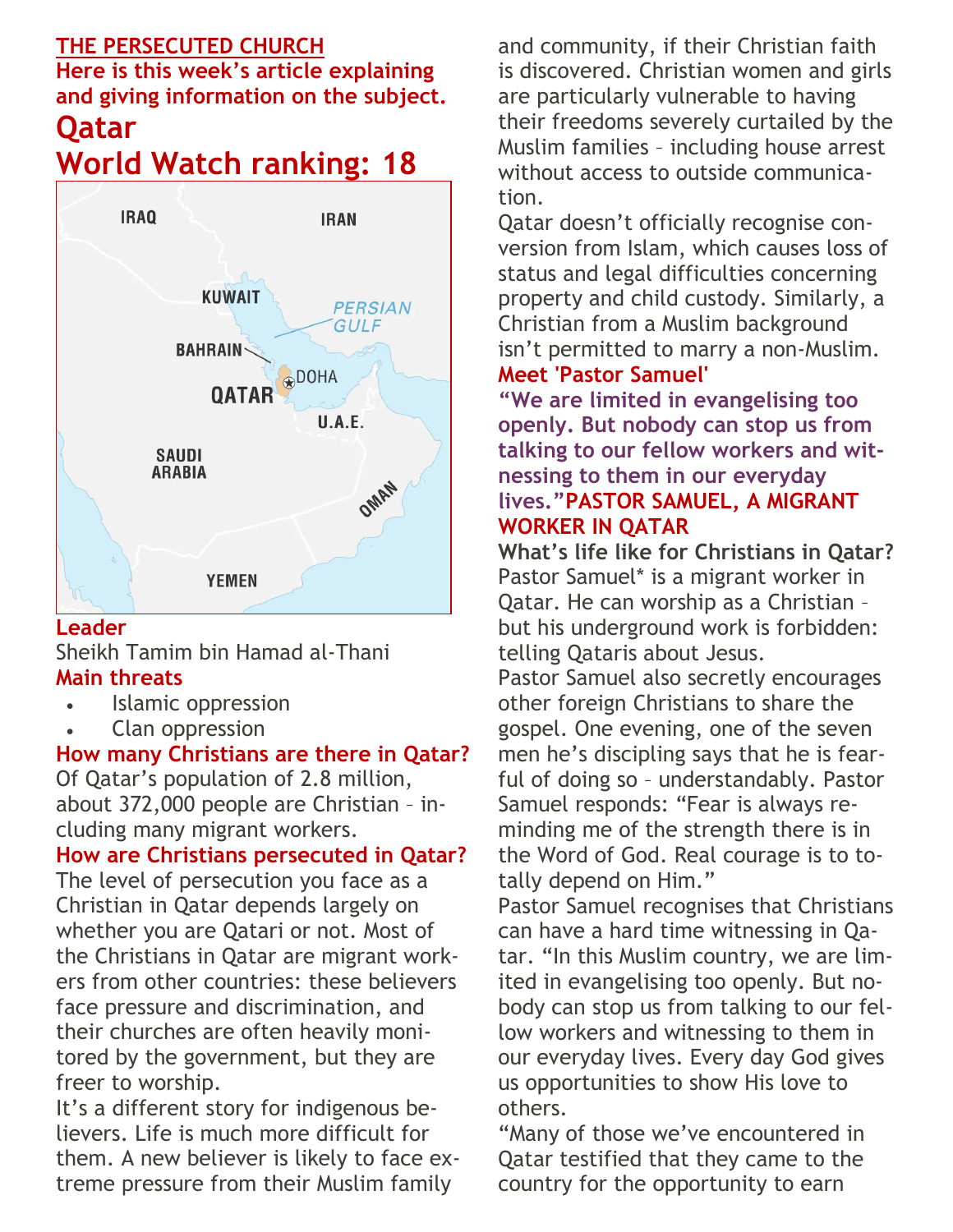more, but God had a greater plan. They encountered the King of kings and the Lord of the lords, who does not only provide them with a 'better life' but with life everlasting."

#### \**Name changed for security reasons* **Is it getting harder to be a Christian in Qatar?**

It is getting harder: Qatar is one of the countries that rose the most on the World Watch List, compared to last year. It has jumped 11 places. The main reason was an increase in violence, and most house churches having to stay closed.

Services for foreign migrant workers are permitted at a designated compound. As it is too small for the expatriate Christian community, the government had previously unofficially accepted this community meeting in house churches. These had to close during the most intense Covid-19 restrictions – and have not been permitted to re-open when the restrictions were broadly lifted.

#### **How can I help Christians in Qatar?**

Please keep praying for your brothers and sisters in Qatar. Your prayers make an enormous difference to those following Jesus no matter the cost.

**Open Doors supports the church on the Arabian Peninsula by organising prayer, distributing Scripture resources, and training believers and pastors.**

#### **PLEASE PRAY**

Almighty God, we thank You for Your presence with Your people in Qatar. We ask you to bless, strengthen and comfort them in times of trials, and whenever it seems like there is no hope or way out. Please protect our brothers and sisters, and grow Your church in Qatar. Use the FIFA 2022 World Cup to draw attention to the challenges facing Qatar's Christians and bring about greater religious freedom. **Amen.**

#### **ON YOUR DAILY JOURNEY**

As part of your daily devotions let's pray the  $A$  to  $Z$  prayer. Each day you will have a letter from the alphabet. Use this letter to pray for members of the Corps with this initial, friends, family, neighbours, a Salvation Army Corps and a country of the world. Let's make a difference by praying for each other and wider. Can you imagine the difference that will make?

#### **MONDAY [JAMES 1:21](https://www.biblestudytools.com/james/1-21.html)**

*Get rid of all moral filth and the evil that is so prevalent and humbly accept the word planted in you, which can save you.*

**THOUGHTS ABOUT TODAY'S VERSE ...**

Isn't it true! When we find ourselves caught in the clutches of the moral filth of our culture, we find the word of God boring and irrelevant. Yet even in those moments when Satan uses sin to harden our hearts, God's Spirit calls us to change at a level deeper than just the mere understanding of the words of Scripture. Thank God for his Spirit, which can use his word like a surgeon's scalpel on our hearts.

#### **H - MY [PRAYER](https://www.crosswalk.com/faith/prayer/) ...**

Holy God, I pledge to you today to willingly and decisively give up the immoral habits in my life. I recognize that these not only offend your holiness and grace, but also harden me to your will, pull me away from your character, and blunt my witness to others. Please forgive me and then sustain me as I seek to live a life wholly pleasing to you. In Jesus I pray. Amen.

#### **TUESDAY [COLOSSIANS 2:9-10](https://www.biblestudytools.com/colossians/passage/?q=colossians+2:9-10)**

*In Christ, all the fullness of the Deity lives bodily form, and you have been given fullness in Christ, who is the head over every power and authority.*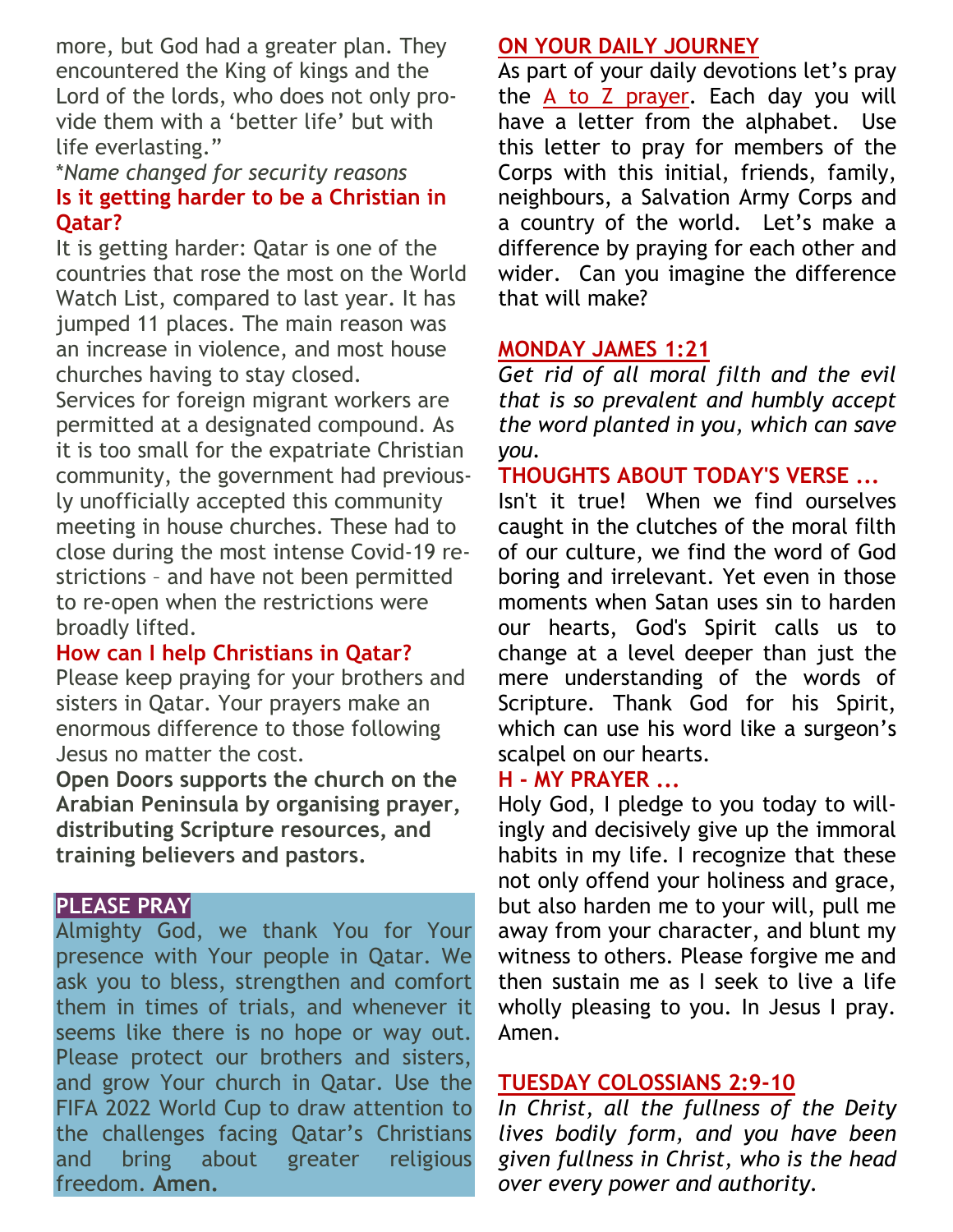#### **THOUGHTS ABOUT TODAY'S VERSE ...**

If you had known Jesus' address in Nazareth along about A.D. 20, you could have gone to that house and said, "God lives here!" The doctrine of Jesus as fully God and fully man, fully God and yet having emptied himself of all of his divine privilege, is nearly impossible to fully understand, but is the awesome reality of Grace. God chose to be like us because we could not be like him. So in Jesus, God came to us so we could be given his fullness.

#### **I - MY PRAYER ...**

Almighty God, I confess that you are too great for me to comprehend. Yet as marvellous and mighty and majestic as you are, your grace is greater still. Thank you for sending Jesus so I could know you. Thank you for sending Jesus so I could be forgiven. Thank you for sending Jesus so I can go home to you and live forever. Thank you, Jesus, for coming to redeem me and then returning to the Father so I can speak to him through you. Amen.

#### **WEDNESDAY [ROMANS 1:16](https://www.biblestudytools.com/romans/1-16.html)**

*I am not ashamed of the gospel, because it is the power of God for the salvation of everyone who believes.*

#### **THOUGHTS ABOUT TODAY'S VERSE ...**

For the rich and poor, young and hold, weak or strong, skinny or fat, there is still jus- t one message and one name and one story that makes the eternal difference - it is the Gospel, the story of Jesus Christ. **J - MY PRAYER ...**

Great Redeemer, make me more bold to proclaim the Gospel today. Give me eyes to see those who are waiting to be told. Fill me up with your Spirit so that I will not be ashamed, and help me gladly proclaim the story of Jesus so others may know your grace. Through Jesus I pray. Amen.

#### **THURSDAY [PSALMS 119:7](https://www.biblestudytools.com/psalms/119-7.html)**

*I will praise you with an upright heart as I learn your righteous laws.* New International Version

THOUGHTS ABOUT TODAY'S VERSE ...

Praise is integrally connected with our character. So, for us to worship God, the intent of our heart and the effort of our life must show forth a determined desire to know and live his will. While we will never do this perfectly, grace covers us. But grace must never be used as a pretence to excuse spiritual laziness or intentional weakness.

#### **K - MY PRAYER ...**

Holy God, I want to be more like you in character even though I will never be like you in might or majesty. Open my eyes and through the Spirit illumine me as I seek your will in your Scriptures and as I seek to be obedient in my daily life. Forgive me of my sin and create a clean, holy, determined heart. Through Jesus I pray. Amen.

#### **FRIDAY [ISAIAH 41:10](https://www.biblestudytools.com/isaiah/41-10.html)**

[The Lord says,] *["Do not fear,](https://www.crosswalk.com/blogs/debbie-mcdaniel/33-verses-to-remind-us--we-do-not-have-to-fear.html) for I am with you; do not be dismayed, for I am your God. I will strengthen you and help you; I will uphold you with my righteous right hand."*

#### **THOUGHTS ABOUT TODAY'S VERSE ...**

Fear saps our will power and leaves us feeling depleted and hopeless. Yet very few of us have ever experienced a defeat so complete and bitter as the one God's people faced when Isaiah shared this message of hope. The preservation of Israel to the time of Jesus, the resurrection of Jesus from the dead, the triumph of the Church through centuries of persecution and opposition are powerful reminders that underneath us are the everlasting arms of a mighty and loving God.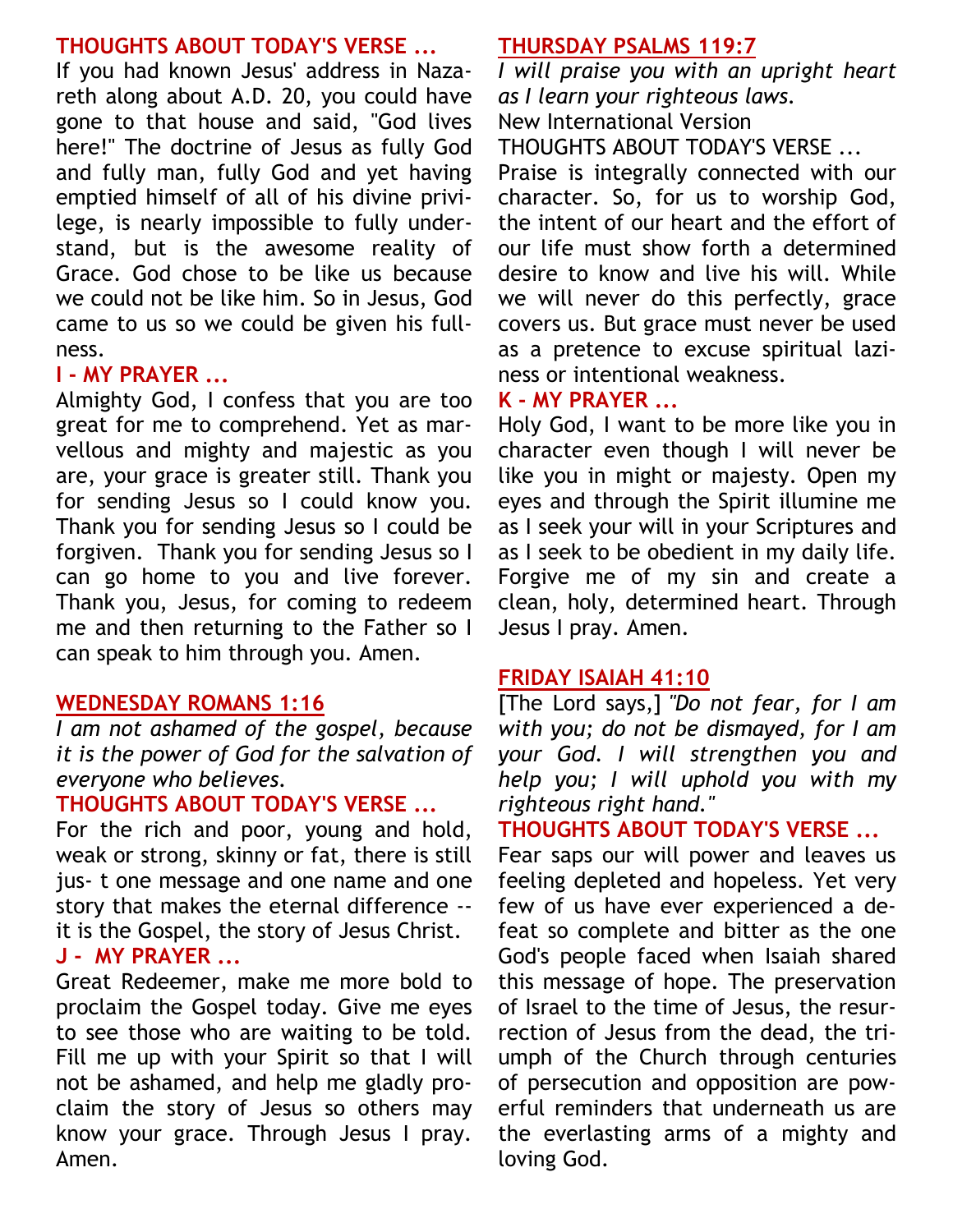#### **L - MY PRAYER ...**

Almighty and Eternal Father, it is such sweet comfort to know that you are always there. Thank you! In Jesus name. Amen.

#### **SATURDAY [1 JOHN 1:7](https://www.biblestudytools.com/1-john/1-7.html)**

*If we walk in the light, as he is in the light, we have fellowship with one another, and the blood of Jesus, his Son, purifies us from all sin.*

#### **THOUGHTS ABOUT TODAY'S VERSE ...**

As we seek to please God and trust his grace, more grace is supplied. While Jesus' death was "once for all," its cleansing power goes on and on as long as our hearts are tuned to his grace.

#### **M - MY PRAYER ...**

Loving Father, thank you for the gift of Jesus and the cleansing his death brings me. Help me today to live a more dedicated life. Thank you for the assurance that as I seek your will and live your life you are also forgiving me of my sins and cleansing me and making me new. Through Jesus I offer this thanks. Amen.

#### **SUNDAY [PSALMS 119:30](https://www.biblestudytools.com/psalms/119-30.html)**

*I have chosen the way of truth; I have set my heart on your laws.*

#### **THOUGHTS ABOUT TODAY'S VERSE ...**

Jesus reminded us to "pick up your cross daily and follow" him. The way of truth is a daily choice. To not choose God's way, to not intentionally seek to put him at the centre of our life and as the top priority in all of our decisions, is to slip a little bit further away from the life he calls us to lead. Lack of a decision is a decision to not follow.

#### **N - MY PRAYER ...**

Heavenly Father, I choose to follow you and your truth today. Open my eyes so I may see your truth and open my heart that I may live it. I decide today, again, to follow, you with all my heart, soul,

mind, and strength. In Jesus name I pray. Amen.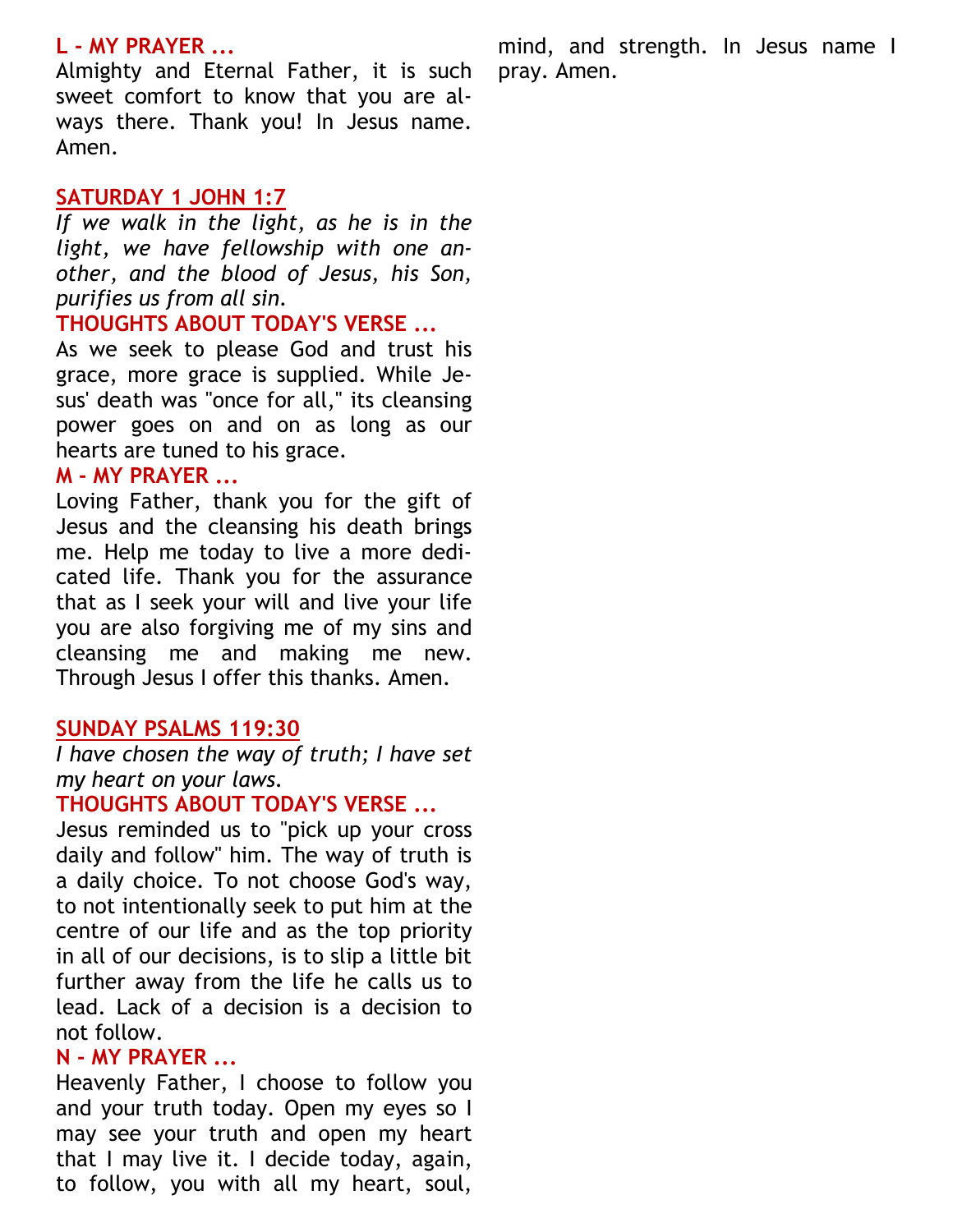# Walking for the Love of Peace

Saturday

2nd July 2022

### $1230 - 1730$

**Visiting; Chatham Naval Memorial (12:30), Byron Rd** Gurdwara (13:40), KMWA Mosque (14:50), Gillingham High St. Nr Post Office (15:40), St Mark's Church (16:00)

**With Entertainments including; Presentations, Speeches, Cultural Dance & Musics** 

**Everyone Is Warmly Welcome to Join the Event at Any Point** 

www.peacewalkmedway.uk Medway Inter Faith Ac www.medwayinterfaith.org.uk

**WALK** 

**FOR** 

**PEACE** 

**MEDWAY**